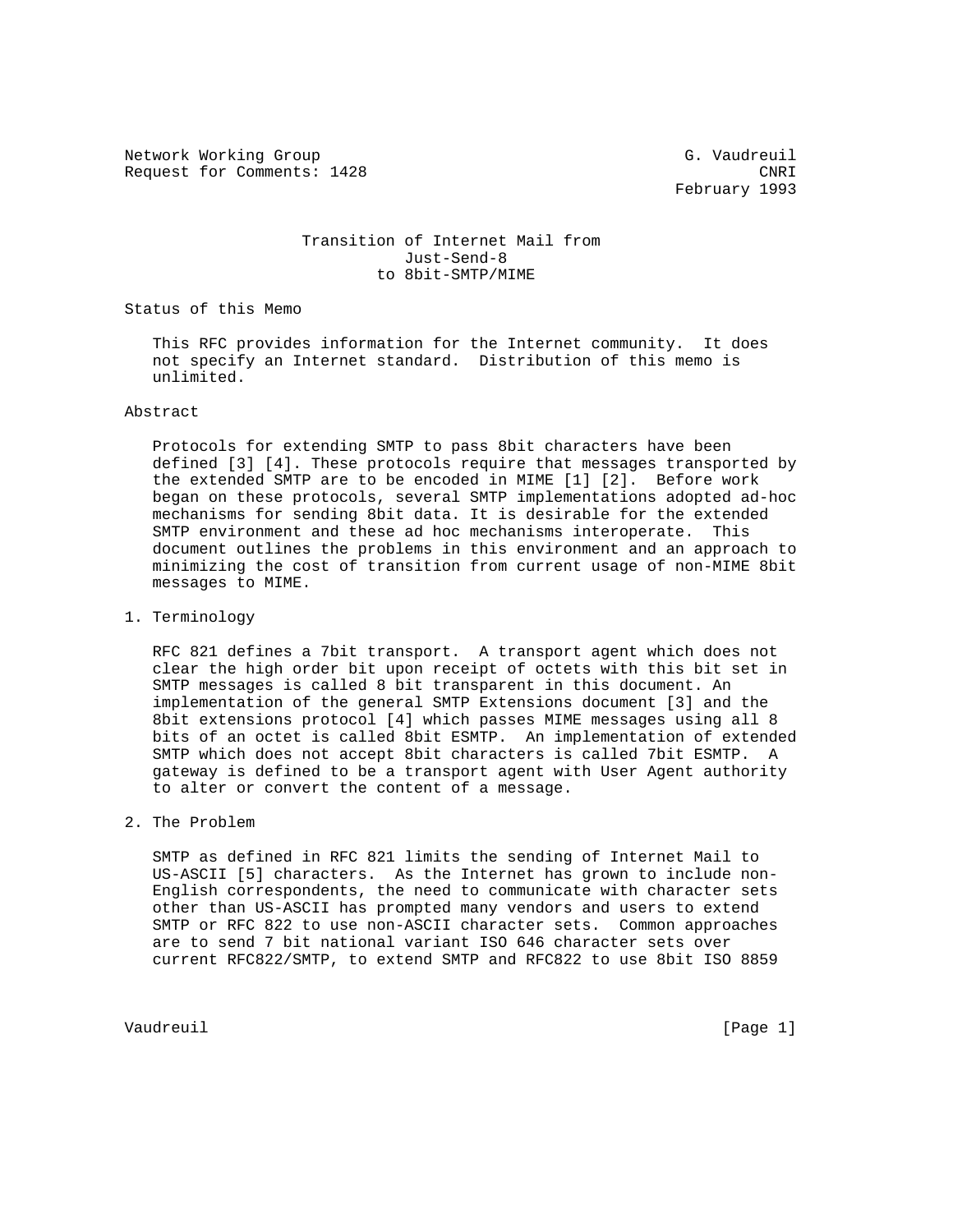character sets, and to use proprietary PC character sets.

 A third approach is used for Japanese mail. Japanese characters are represented by pairs of octets with the high order bit cleared. Switching between 14 bit character sets and 7 bit character sets is indicated within the message by ISO 2022 escape sequences.

 So long as these implementations can communicate without intermediate transformations and have a loose private agreement on the use of a specific character set without tagging, basic mail service can be provided.

 In the transition to the negotiated 8bit ESMTP/MIME environment, it is important that mail sent by a currently non-conforming user can be read by another non-conforming user. This existing functionality is reduced by conversion from 8bit text to text encoded in unreadable Base-64 or "garbled" text encoded in quoted printable.

 There are several interesting non-interoperable cases that currently exist in non US-ASCII mail and several new ones likely to emerge in a transition to 8bit/MIME. Below is a listing of the transition-to mime cases. Only solutions to (4) in the context of a translating gateway are discussed in this memo.

|                                    | \ Receiver<br>\ 7bit<br>Sender \  only   transparent   ESMTP | 8bit | MIME/ |
|------------------------------------|--------------------------------------------------------------|------|-------|
|                                    | 7bit only $(1)$ $(1)$ $(1)$ $(1)$                            |      |       |
| 8bit transparent $(2)$ $(3)$ $(4)$ |                                                              |      |       |
|                                    | MIME/ESMTP   $(5)$   $(5)$   $(6)$                           |      |       |

(1) 7Bit non-MIME sender to 7bit, MIME, or 8bit transparent receiver

 This will continue to work unchanged with nationally varient ISO 646 or ISO 2022 character set shifting if an external "out of band" agreement exists between the sender and the receiver. A 7bit to 8bit/ESMTP gateway need not alter the content of this message.

(2) 8bit sender to 7bit non-MIME receiver

 The receiver will receive bit-stripped mail which results in the mis-interpretation of the data and the wrong character being displayed or printed. Mail sent using languages where most

Vaudreuil [Page 2]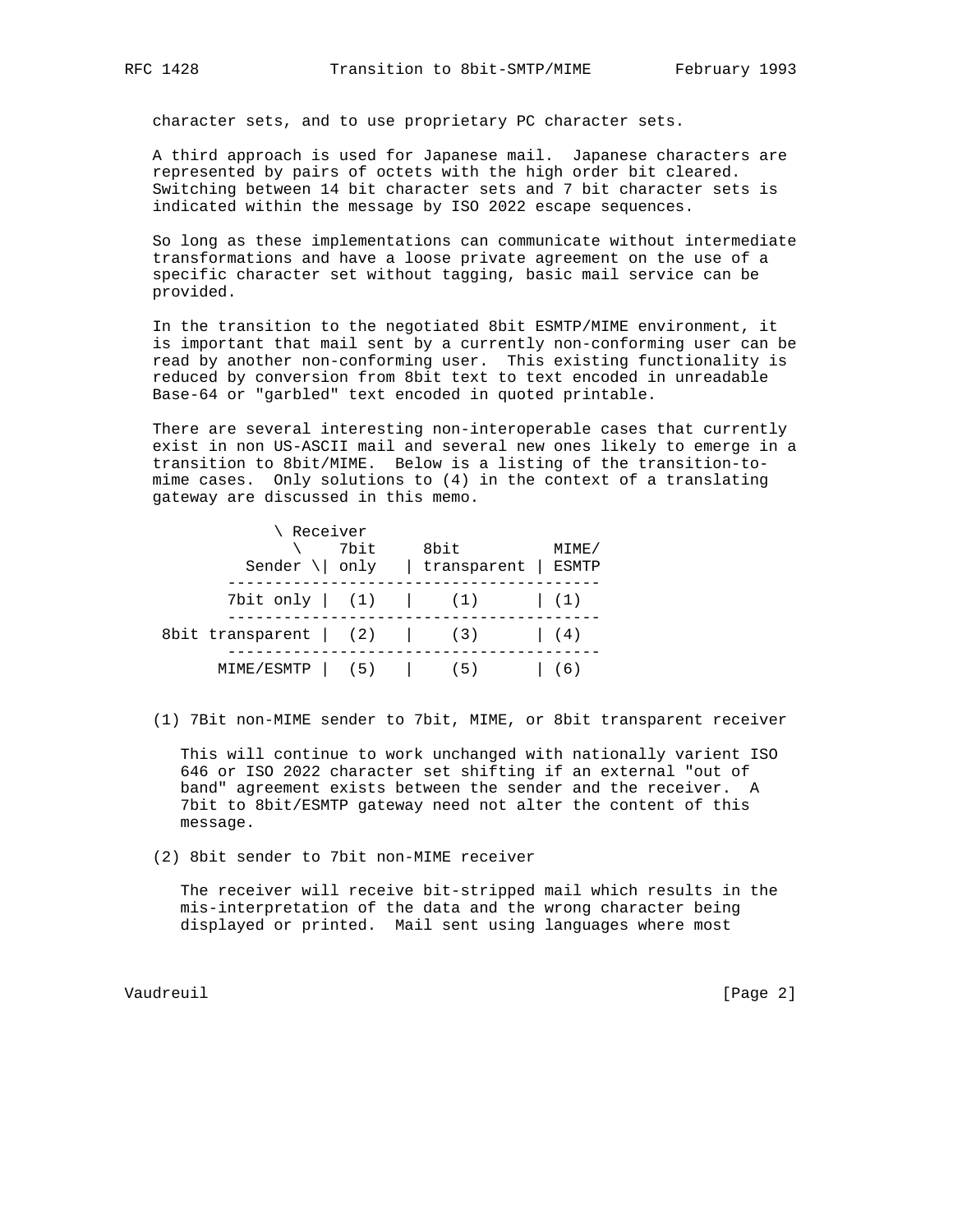characters are in the US-ASCII subset of ISO 8859 may be somewhat readable.

(3) 8bit transparent sender to 8bit transparent receiver

 Will work if an external agreement "out of band" to use a particular character set without tagging exists between the sender and the receiver.

(4) 8bit transparent sender to MIME/ESMTP conformant receiver

 Will work if a reasonable upgrade path is provided via gateways, the indicated character set tag inserted by the gateway is correct and the receiver supports the character set chosen by the sender. This case is the focus of this memo.

(5) MIME/ESMTP sender to non-MIME 7bit receiver

 Because the ESMTP/MIME sender cannot know if the receiver will understand 8bits, the sender will encode the text into base-64 or quoted-printable which may be considered "garbled" by the receiver. To provide a useful downgrade path the gateway must have some knowledge about the capabilities of the receiver. When the character set can be clearly identified, techniques like the menmonic MNEM encoding described in RFC 1345 may be helpful in this case.

(6) MIME/ESMTP sender to MIME/ESMTP receiver

 Interoperability will be attained provided the receiver supports the character set chosen by the sender.

3. Upgrade Path from 8bit Transparent to ESMTP/MIME

 A gateway which has been upgraded to support Extended SMTP may upgrade an 8bit message received to MIME. This is consistent with the requirement that all 8bit mail sent by ESMTP be encoded in MIME. The upgrade should be done using the best available information.

 A site may "upgrade" to MIME en-masse by implementing MIME conversion for all messages leaving the site. For text messages, the body can be converted by adding a MIME-version header and a Content-Type: Text/Plain with the character set in use in the site, provided the site uses a single character set.

 An appropriate Content-Transfer-Encoding header line must be added to indicate any encoding that may be necessary.

Vaudreuil [Page 3]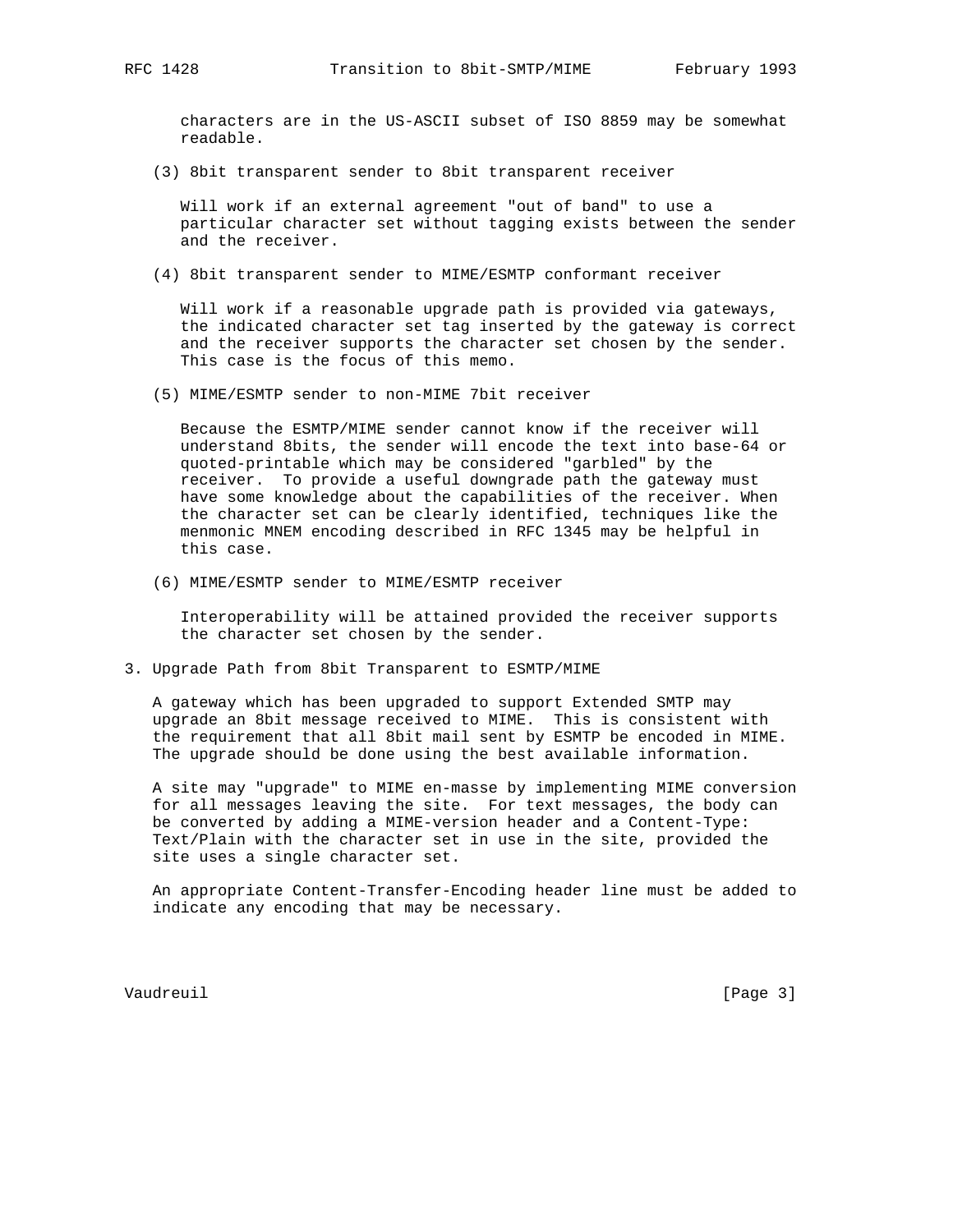Example:

 MIME-Version: 1.0 Content-Type: Text/Plain; Charset = ISO-8859-1 Content-Transfer-Encoding: 8bit

 If no information about the character set in use is available, the gateway should upgrade the content by using the character set "unknown-8bit". The unknown-8bit value of the charset parameter indicates only that no reliable information about the character set(s) used in the message was available.

 If a message body has been upgraded to MIME, the RFC 822 headers containing non US-ASCII characters must be upgraded to conform with the header encoding rules of RFC1342. A gateway should recode all unstructered header fields as well as RFC 822 "comment"s and "phrase"s according to the rules of RFC 1342. There is no equivalent in RFC 1342 to the "8bit" Content-Transfer-Encoding value for message bodies so all 8bit header text must be transformed according to either the "B" or the "Q" encoding method. For ISO 8859 character sets, the "Q" encoding will generally result in somewhat readable headers.

 Trace information should be added to the document with a convert clause: "rfc822-to-8bit", "rfc822-to-base-64" or "rfc822-to-quoted printable" e.g.,

 Received: from dbc.mtview.ca.us by dbc.mtview.ca.us convert rfc822-to-8bit; Tue, 01 Sep 1992 01:18:00 -0700

Appendix - The "unknown-8bit" Character Set

 This section defines a "charset" parameter, for use in a MIME Content-Type field.

 A special purpose character set called "unknown-8bit" is defined to be an unknown 8bit character set, encoded into a sequence of octets. It can be used as a label for any character set from any language, using any encoding. It must not be further defined.

 The use of this token in a "charset=" field of a message indicates that nothing is known about the character set used. This marker is intended for use by non-MIME to MIME gateways; specifically in those which translate from SMTP to 8bit ESMTP/MIME.

 This character set is not intended to be used by mail composers. It is assumed that the mail composer knows the character set in use and will mark it with a character set value as specified in [1], as

Vaudreuil **Example 19** (Page 4)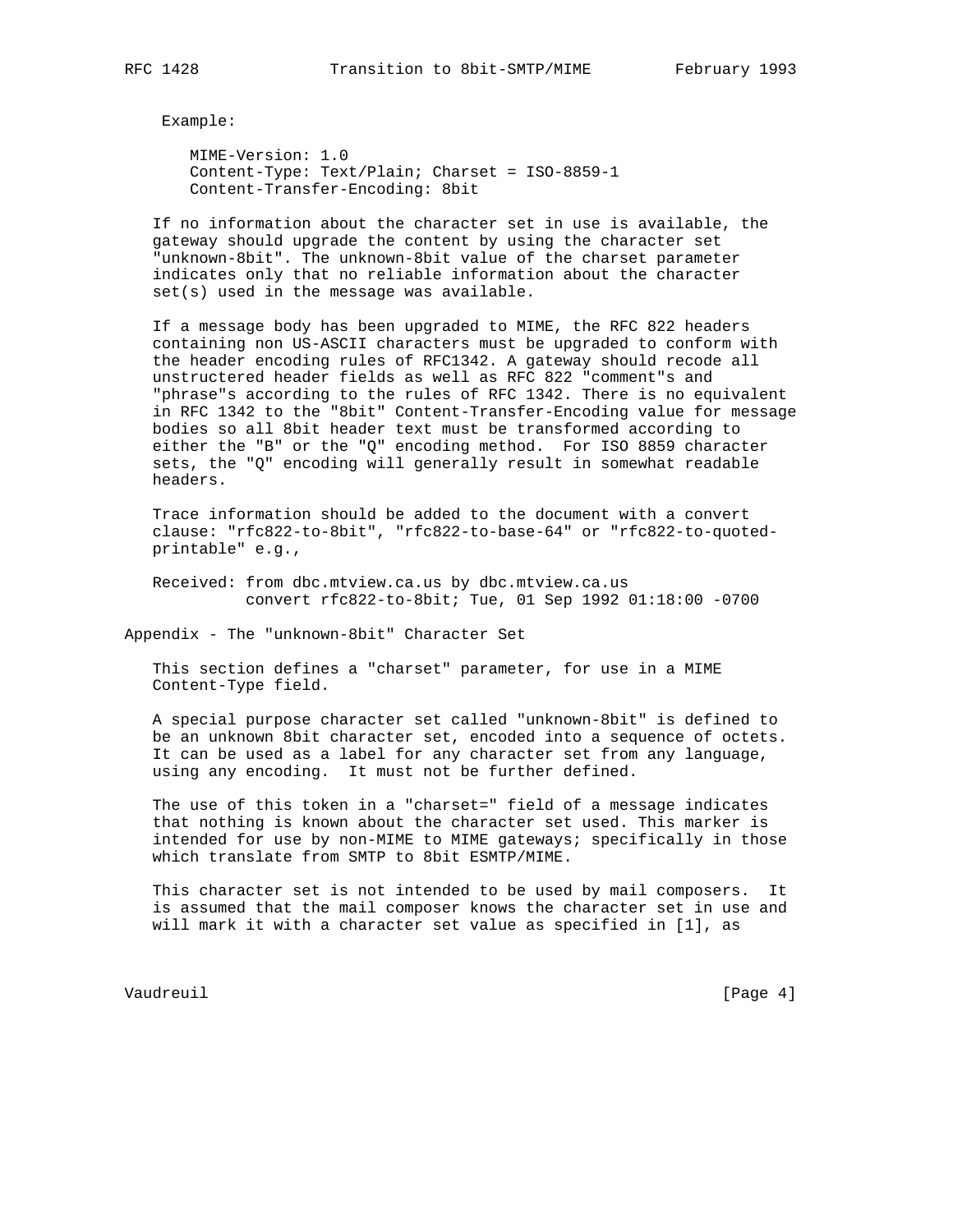amended by current Assigned Numbers documents [6].

 The use of the "unknown-8bit" label is intended only by mail gateway agents which cannot determine via out-of-band information the intended character set.

 The interpretation of the "unknown-8bit" is up to the mail reader. It is assumed that in many cases the human user will be able to interpret the information and choose an appropriate character set or pre-processor.

## Acknowledgements

 This document originated as a hallway conversation between Ned Freed, Neil Katin, and the author. Substantive input was received from Jonathan Laventhol, Craig Everhart, Olle Jarnefors, and Olafur Gudmundsson. The document was refined with the input of many participants in the IETF SMTP Extensions Working Group.

#### References

- [1] Borenstein, N., and N. Freed, "Multipurpose Internet Mail Extensions", RFC 1341, Bellcore, Innosoft, June 1992.
- [2] Moore, K., "Representation of Non-ASCII Text in Internet Message Headers", RFC 1342, University of Tennessee, June 1992.
- [3] Klensin, J., WG Chair, Freed, N., Editor, Rose, M., Stefferud, E., and D. Crocker, "SMTP Service Extensions" RFC 1425, United Nations University, Innosoft International, Inc., Dover Beach Consulting, Inc., Network Management Associates, Inc., The Branch Office, February 1993.
	- [4] Klensin, J., WG Chair, Freed, N., Editor, Rose, M., Stefferud, E., and D. Crocker, "SMTP Service Extensions for 8bit MIMEtransport", RFC 1426, United Nations University, Innosoft International, Inc., Dover Beach Consulting, Inc., Network Management Associates, Inc., The Branch Office, February 1993.
	- [5] Coded Character Set--7-Bit American Standard Code for Information Interchange, ANSI X3.4-1986.
	- [6] Reynolds, J., and J. Postel, "Assigned Numbers", STD 2, RFC 1340, USC/Information Sciences Institute, July 1992.

Security Considerations

Security issues are not discussed in this memo.

Vaudreuil **I** and **Page 5** and **Page 5** and **Page 5** and **Page 5** and **Page 5** and **Page 7** and **Page 7** and **Page 7** and **Page 7** and **Page 7** and **Page 7** and **Page 7** and **Page 7** and **Page 7** and **Page 7** and **Page 7**